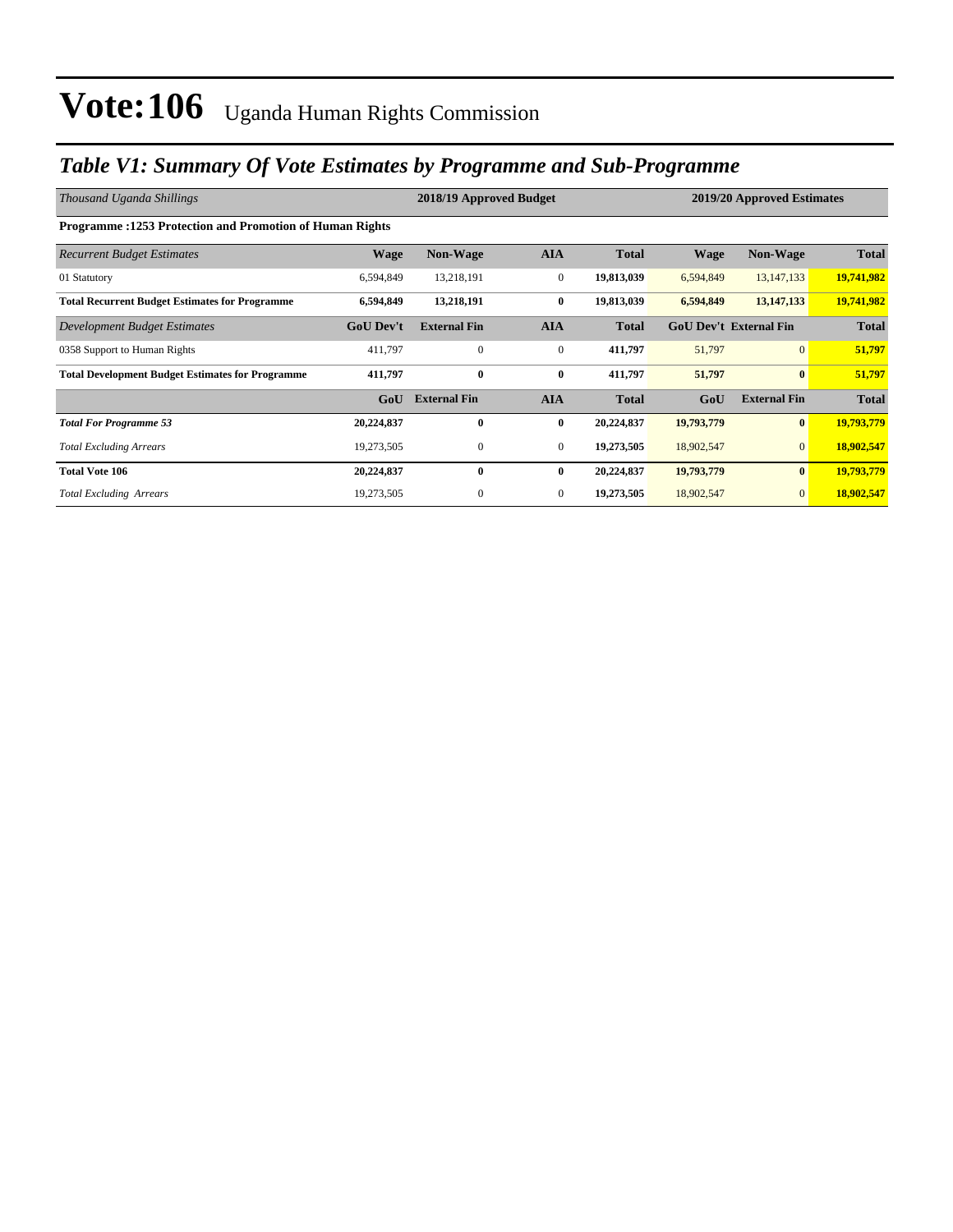### *Table V2: Summary Vote Estimates by Item*

| Thousand Uganda Shillings                                   |            | 2018/19 Approved Budget |            |              | 2019/20Approved Estimates |                     |               |
|-------------------------------------------------------------|------------|-------------------------|------------|--------------|---------------------------|---------------------|---------------|
|                                                             | GoU        | <b>External Fin</b>     | <b>AIA</b> | <b>Total</b> | GoU                       | <b>External Fin</b> | <b>Total</b>  |
| <b>Employees, Goods and Services (Outputs Provided)</b>     | 18,861,707 | 0                       | $\bf{0}$   | 18,861,707   | 18,850,750                | $\bf{0}$            | 18,850,750    |
| 211103 Allowances (Inc. Casuals, Temporary)                 | 3,221,449  | 0                       | $\bf{0}$   | 3,221,449    | 3,221,449                 | $\bf{0}$            | 3,221,449     |
| 211104 Statutory salaries                                   | 6,594,849  | 0                       | $\bf{0}$   | 6,594,849    | 6,594,849                 | $\bf{0}$            | 6,594,849     |
| 212101 Social Security Contributions                        | 932,075    | 0                       | $\bf{0}$   | 932,075      | 932,075                   | $\bf{0}$            | 932,075       |
| 213001 Medical expenses (To employees)                      | 270,000    | 0                       | $\bf{0}$   | 270,000      | 270,000                   | $\bf{0}$            | 270,000       |
| 213002 Incapacity, death benefits and funeral expenses      | 26,000     | 0                       | $\bf{0}$   | 26,000       | 21,000                    | $\bf{0}$            | 21,000        |
| 213004 Gratuity Expenses                                    | 1,978,119  | 0                       | $\bf{0}$   | 1,978,119    | 1,957,409                 | $\bf{0}$            | 1,957,409     |
| 221001 Advertising and Public Relations                     | 618,182    | 0                       | $\bf{0}$   | 618,182      | 514,929                   | $\bf{0}$            | 514,929       |
| 221002 Workshops and Seminars                               | 158,557    | 0                       | $\bf{0}$   | 158,557      | 228,173                   | $\bf{0}$            | 228,173       |
| 221003 Staff Training                                       | 227,962    | 0                       | $\bf{0}$   | 227,962      | 259,668                   | $\bf{0}$            | 259,668       |
| 221004 Recruitment Expenses                                 | 32,000     | 0                       | $\bf{0}$   | 32,000       | 24,000                    | $\bf{0}$            | 24,000        |
| 221005 Hire of Venue (chairs, projector, etc)               | 93,755     | 0                       | $\bf{0}$   | 93,755       | 54,600                    | $\bf{0}$            | 54,600        |
| 221007 Books, Periodicals & Newspapers                      | 8,697      | 0                       | $\bf{0}$   | 8,697        | 6,897                     | $\bf{0}$            | 6,897         |
| 221008 Computer supplies and Information Technology<br>(TT) | 22,980     | 0                       | $\bf{0}$   | 22,980       | 49,430                    | $\bf{0}$            | 49,430        |
| 221009 Welfare and Entertainment                            | 74,806     | 0                       | $\bf{0}$   | 74,806       | 61,454                    | $\bf{0}$            | 61,454        |
| 221011 Printing, Stationery, Photocopying and Binding       | 196,375    | 0                       | $\bf{0}$   | 196,375      | 242,295                   | $\bf{0}$            | 242,295       |
| 221012 Small Office Equipment                               | 15,000     | 0                       | $\bf{0}$   | 15,000       | 17,000                    | $\bf{0}$            | 17,000        |
| 221016 IFMS Recurrent costs                                 | 5,000      | 0                       | $\bf{0}$   | 5,000        | 5,000                     | $\bf{0}$            | 5,000         |
| 221017 Subscriptions                                        | 118,470    | 0                       | $\bf{0}$   | 118,470      | 106,630                   | $\bf{0}$            | 106,630       |
| 222001 Telecommunications                                   | 186,537    | 0                       | $\bf{0}$   | 186,537      | 72,000                    | $\bf{0}$            | 72,000        |
| 222002 Postage and Courier                                  | 7,950      | 0                       | $\bf{0}$   | 7,950        | 7,950                     | $\bf{0}$            | 7,950         |
| 222003 Information and communications technology<br>(ICT)   | 174,000    | 0                       | $\bf{0}$   | 174,000      | 306,349                   | $\bf{0}$            | 306,349       |
| 223002 Rates                                                | 6,000      | 0                       | $\bf{0}$   | 6,000        | 12,000                    | $\bf{0}$            | 12,000        |
| 223003 Rent – (Produced Assets) to private entities         | 2,112,730  | 0                       | $\bf{0}$   | 2,112,730    | 2,249,530                 | $\bf{0}$            | 2,249,530     |
| 223004 Guard and Security services                          | 258,400    | 0                       | $\bf{0}$   | 258,400      | 265,200                   | $\bf{0}$            | 265,200       |
| 223005 Electricity                                          | 97,960     | 0                       | $\bf{0}$   | 97,960       | 97,960                    | $\bf{0}$            | 97,960        |
| 223006 Water                                                | 30,780     | 0                       | $\bf{0}$   | 30,780       | 30,780                    | $\bf{0}$            | 30,780        |
| 224004 Cleaning and Sanitation                              | 64,260     | $\bf{0}$                | $\bf{0}$   | 64,260       | 64,260                    | $\bf{0}$            | 64,260        |
| 225001 Consultancy Services- Short term                     | 86,118     | 0                       | $\bf{0}$   | 86,118       | 55,118                    | $\bf{0}$            | 55,118        |
| 227001 Travel inland                                        | 755,967    | 0                       | $\bf{0}$   | 755,967      | 604,572                   | $\bf{0}$            | 604,572       |
| 227002 Travel abroad                                        | 51,976     | 0                       | $\bf{0}$   | 51,976       | 51,976                    | $\bf{0}$            | 51,976        |
| 227004 Fuel, Lubricants and Oils                            | 153,096    | 0                       | $\bf{0}$   | 153,096      | 150,138                   | $\bf{0}$            | 150,138       |
| 228001 Maintenance - Civil                                  | 31,520     | 0                       | $\bf{0}$   | 31,520       | 31,520                    | $\bf{0}$            | 31,520        |
| 228002 Maintenance - Vehicles                               | 237,138    | 0                       | $\bf{0}$   | 237,138      | 266,538                   | $\bf{0}$            | 266,538       |
| 228003 Maintenance – Machinery, Equipment &<br>Furniture    | 13,000     | 0                       | $\bf{0}$   | 13,000       | 18,000                    | $\bf{0}$            | <b>18,000</b> |
| <b>Investment</b> (Capital Purchases)                       | 411,797    | $\bf{0}$                | $\bf{0}$   | 411,797      | 51,797                    | $\bf{0}$            | 51,797        |
| 312201 Transport Equipment                                  | 300,000    | 0                       | $\bf{0}$   | 300,000      | $\bf{0}$                  | $\bf{0}$            | $\bf{0}$      |
| 312202 Machinery and Equipment                              | 80,000     | 0                       | $\bf{0}$   | 80,000       | 30,000                    | $\bf{0}$            | 30,000        |
| 312203 Furniture & Fixtures                                 | 31,797     | 0                       | $\bf{0}$   | 31,797       | 21,797                    | $\bf{0}$            | 21,797        |
| <b>Arrears</b>                                              | 951,332    | $\bf{0}$                | $\bf{0}$   | 951,332      | 891,232                   | $\bf{0}$            | 891,232       |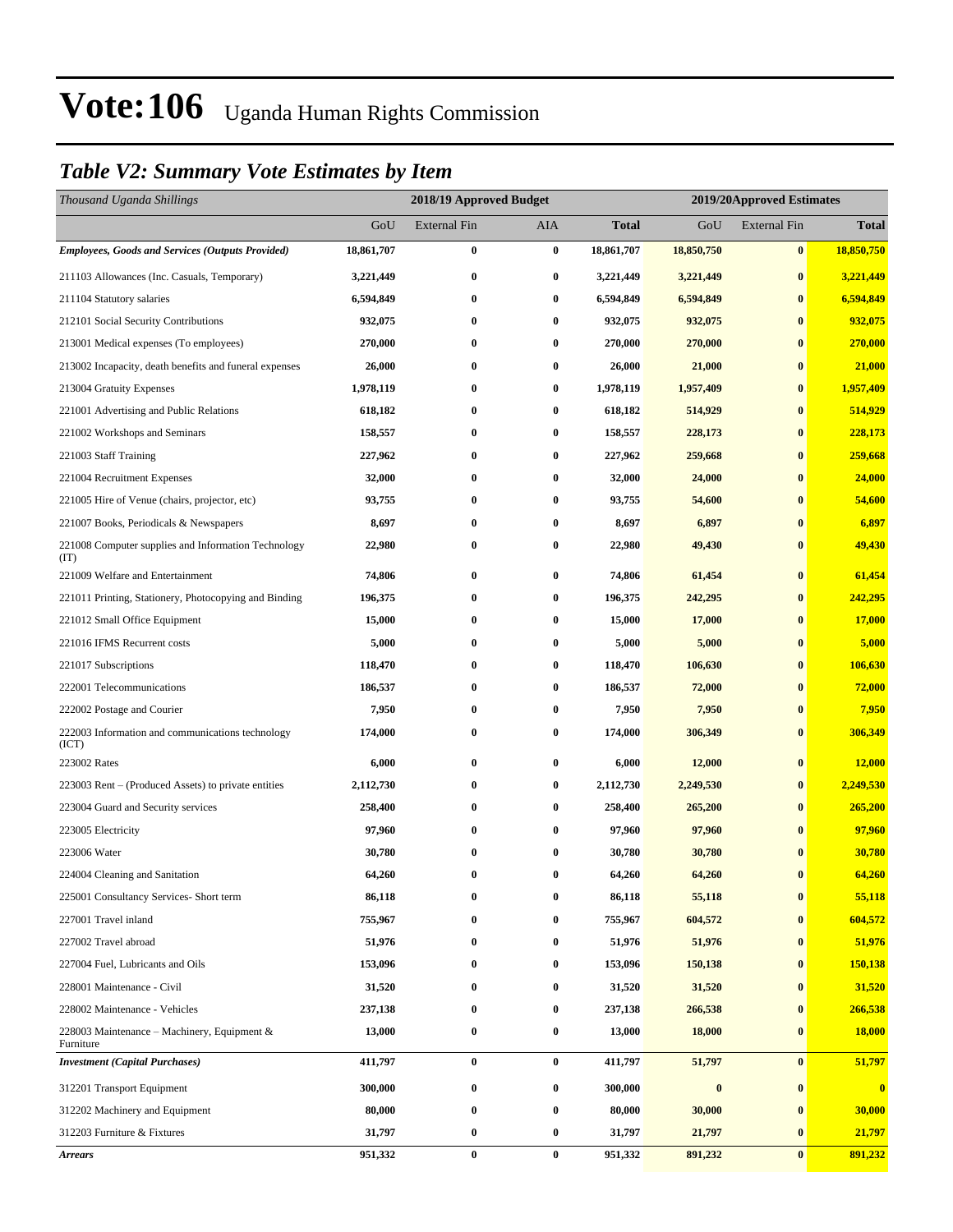| 321605 Domestic arrears (Budgeting) | 951.332    |  | 951.332    | 891.232    | 891.232    |
|-------------------------------------|------------|--|------------|------------|------------|
| <b>Grand Total Vote 106</b>         | 20,224,837 |  | 20,224,837 | 19,793,779 | 19,793,779 |
| <b>Total Excluding Arrears</b>      | 19,273,505 |  | 19,273,505 | 18,902,547 | 18,902,547 |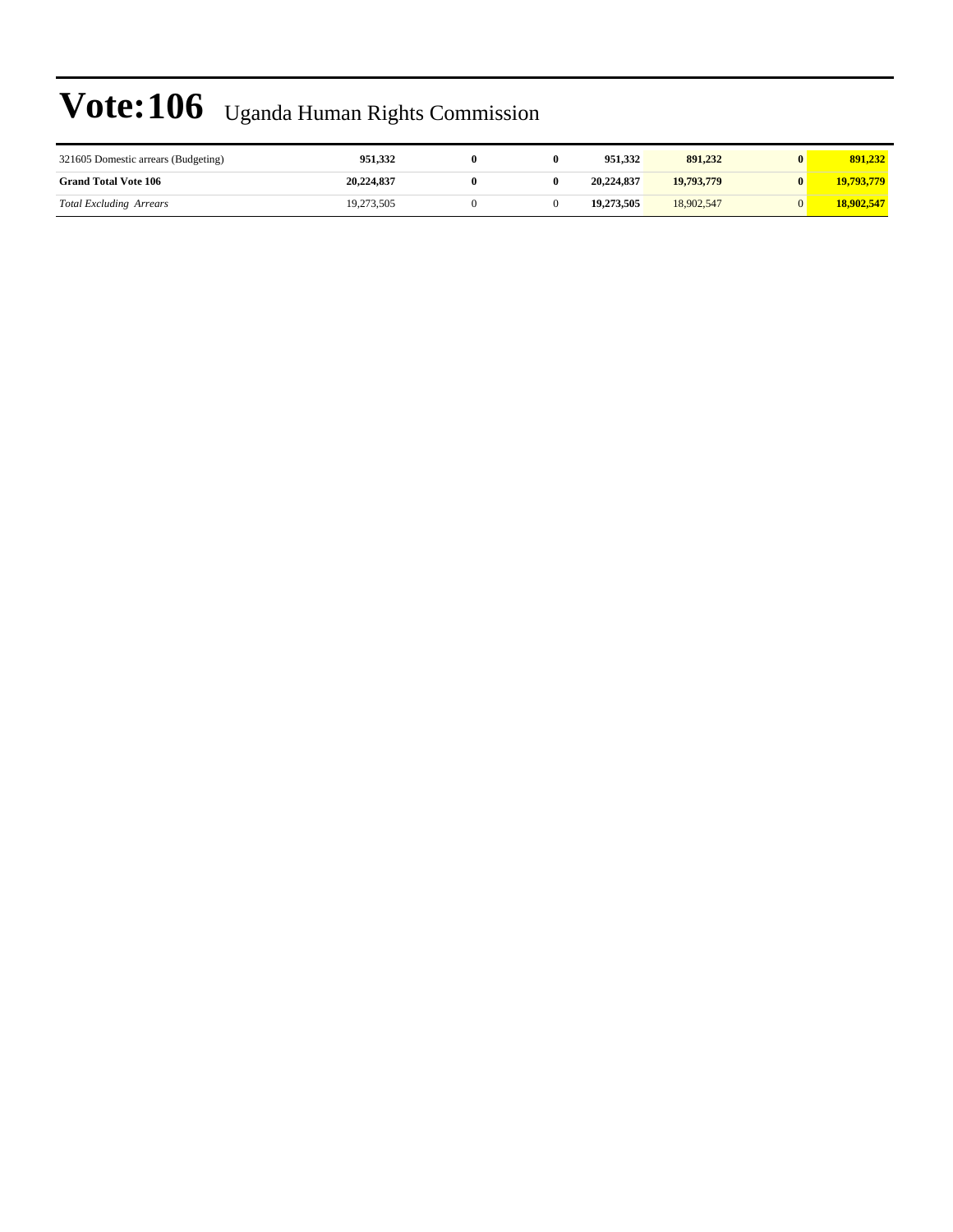#### *Table V3: Detailed Estimates by Programme, Sub Programme, Output and Item*

#### *Programme :1253 Protection and Promotion of Human Rights*

*Recurrent Budget Estimates*

#### **SubProgramme 01 Statutory**

| Thousand Uganda Shillings                                                                       |                       | 2018/19 Approved Budget |                  |              |                       | 2019/20 Approved Estimates |              |  |
|-------------------------------------------------------------------------------------------------|-----------------------|-------------------------|------------------|--------------|-----------------------|----------------------------|--------------|--|
| <b>Outputs Provided</b>                                                                         | Wage                  | Non Wage                | AIA              | <b>Total</b> | Wage                  | Non Wage                   | <b>Total</b> |  |
| Output 125301 Investigation and resolution of Complaints                                        |                       |                         |                  |              |                       |                            |              |  |
| 221002 Workshops and Seminars                                                                   | $\boldsymbol{0}$      | 14,175                  | $\boldsymbol{0}$ | 14,175       | $\mathbf{0}$          | 35,231                     | 35,231       |  |
| 221011 Printing, Stationery, Photocopying and Binding                                           | $\mathbf{0}$          | 2,000                   | $\boldsymbol{0}$ | 2,000        | $\mathbf{0}$          | 1,259                      | 1,259        |  |
| 221017 Subscriptions                                                                            | $\boldsymbol{0}$      | 8,640                   | $\boldsymbol{0}$ | 8,640        | $\mathbf{0}$          | $\overline{0}$             | $\bf{0}$     |  |
| 225001 Consultancy Services- Short term                                                         | $\boldsymbol{0}$      | 25,000                  | $\boldsymbol{0}$ | 25,000       | $\boldsymbol{0}$      | $\overline{0}$             | $\bf{0}$     |  |
| 227001 Travel inland                                                                            | $\mathbf{0}$          | 15,185                  | $\boldsymbol{0}$ | 15,185       | $\mathbf{0}$          | 18,510                     | 18,510       |  |
| <b>Total Cost of Output 01</b>                                                                  | 0                     | 65,000                  | 0                | 65,000       | $\boldsymbol{\theta}$ | 55,000                     | 55,000       |  |
| Output 125302 Human rights education                                                            |                       |                         |                  |              |                       |                            |              |  |
| 221001 Advertising and Public Relations                                                         | $\mathbf{0}$          | 583,800                 | $\boldsymbol{0}$ | 583,800      | $\mathbf{0}$          | 389,000                    | 389,000      |  |
| 221002 Workshops and Seminars                                                                   | $\boldsymbol{0}$      | 30,000                  | $\boldsymbol{0}$ | 30,000       | $\mathbf{0}$          | 70,000                     | 70,000       |  |
| 221003 Staff Training                                                                           | $\mathbf{0}$          | $\mathbf{0}$            | $\boldsymbol{0}$ | $\bf{0}$     | $\mathbf{0}$          | 50,000                     | 50,000       |  |
| 221005 Hire of Venue (chairs, projector, etc)                                                   | $\boldsymbol{0}$      | 84,155                  | $\boldsymbol{0}$ | 84,155       | $\mathbf{0}$          | 45,000                     | 45,000       |  |
| 221007 Books, Periodicals & Newspapers                                                          | $\boldsymbol{0}$      | 4,800                   | $\boldsymbol{0}$ | 4,800        | $\mathbf{0}$          | 3,000                      | 3,000        |  |
| 221008 Computer supplies and Information Technology (IT)                                        | $\mathbf{0}$          | 12,550                  | $\boldsymbol{0}$ | 12,550       | $\mathbf{0}$          | 40,000                     | 40,000       |  |
| 221009 Welfare and Entertainment                                                                | $\boldsymbol{0}$      | 9,646                   | $\boldsymbol{0}$ | 9,646        | $\mathbf{0}$          | 24,000                     | 24,000       |  |
| 221011 Printing, Stationery, Photocopying and Binding                                           | $\boldsymbol{0}$      | 32,105                  | $\boldsymbol{0}$ | 32,105       | $\mathbf{0}$          | $\overline{0}$             | $\bf{0}$     |  |
| 221017 Subscriptions                                                                            | $\mathbf{0}$          | 31,200                  | $\boldsymbol{0}$ | 31,200       | $\mathbf{0}$          | 28,000                     | 28,000       |  |
| 222001 Telecommunications                                                                       | $\boldsymbol{0}$      | 96,000                  | $\boldsymbol{0}$ | 96,000       | $\mathbf{0}$          | $\boldsymbol{0}$           | $\bf{0}$     |  |
| 222003 Information and communications technology (ICT)                                          | $\mathbf{0}$          | 124,000                 | $\boldsymbol{0}$ | 124,000      | $\mathbf{0}$          | 228,000                    | 228,000      |  |
| 227001 Travel inland                                                                            | $\boldsymbol{0}$      | 468,450                 | $\boldsymbol{0}$ | 468,450      | $\mathbf{0}$          | 245,530                    | 245,530      |  |
| Total Cost of Output 02                                                                         | $\boldsymbol{\theta}$ | 1,476,706               | 0                | 1,476,706    | $\boldsymbol{\theta}$ | 1,122,530                  | 1,122,530    |  |
| Output 125303 Monitoring compliance with human rights standards and treaties ratified by Uganda |                       |                         |                  |              |                       |                            |              |  |
| 221001 Advertising and Public Relations                                                         | $\boldsymbol{0}$      | $\boldsymbol{0}$        | $\boldsymbol{0}$ | $\bf{0}$     | $\mathbf{0}$          | 92,650                     | 92,650       |  |
| 221002 Workshops and Seminars                                                                   | $\boldsymbol{0}$      | $\mathbf{0}$            | $\boldsymbol{0}$ | $\bf{0}$     | $\mathbf{0}$          | 91,560                     | 91,560       |  |
| 221011 Printing, Stationery, Photocopying and Binding                                           | $\mathbf{0}$          | $\mathbf{0}$            | $\boldsymbol{0}$ | $\bf{0}$     | $\mathbf{0}$          | 104,766                    | 104,766      |  |
| 227001 Travel inland                                                                            | $\boldsymbol{0}$      | 75,000                  | $\boldsymbol{0}$ | 75,000       | $\mathbf{0}$          | 100,200                    | 100,200      |  |
| <b>Total Cost of Output 03</b>                                                                  | 0                     | 75,000                  | 0                | 75,000       | $\boldsymbol{\theta}$ | 389,176                    | 389,176      |  |
| Output 125305 Administration and support services                                               |                       |                         |                  |              |                       |                            |              |  |
| 211103 Allowances (Inc. Casuals, Temporary)                                                     | $\boldsymbol{0}$      | 3,221,449               | $\overline{0}$   | 3,221,449    | $\mathbf{0}$          | 3,221,449                  | 3,221,449    |  |
| 211104 Statutory salaries                                                                       | 6,594,849             | $\boldsymbol{0}$        | $\boldsymbol{0}$ | 6,594,849    | 6,594,849             | $\mathbf{0}$               | 6,594,849    |  |
| 212101 Social Security Contributions                                                            | $\mathbf{0}$          | 932,075                 | $\boldsymbol{0}$ | 932,075      | $\mathbf{0}$          | 932,075                    | 932,075      |  |
| 213001 Medical expenses (To employees)                                                          | $\mathbf{0}$          | 270,000                 | $\overline{0}$   | 270,000      | $\mathbf{0}$          | 270,000                    | 270,000      |  |
| 213002 Incapacity, death benefits and funeral expenses                                          | $\mathbf{0}$          | 6,000                   | $\boldsymbol{0}$ | 6,000        | $\boldsymbol{0}$      | 1,000                      | 1,000        |  |
| 213004 Gratuity Expenses                                                                        | $\mathbf{0}$          | 1,978,119               | $\boldsymbol{0}$ | 1,978,119    | $\mathbf{0}$          | 1,957,409                  | 1,957,409    |  |
| 221001 Advertising and Public Relations                                                         | $\boldsymbol{0}$      | 29,382                  | $\boldsymbol{0}$ | 29,382       | $\mathbf{0}$          | 33,279                     | 33,279       |  |
| 221002 Workshops and Seminars                                                                   | $\boldsymbol{0}$      | 9,382                   | $\boldsymbol{0}$ | 9,382        | $\mathbf{0}$          | 9,382                      | 9,382        |  |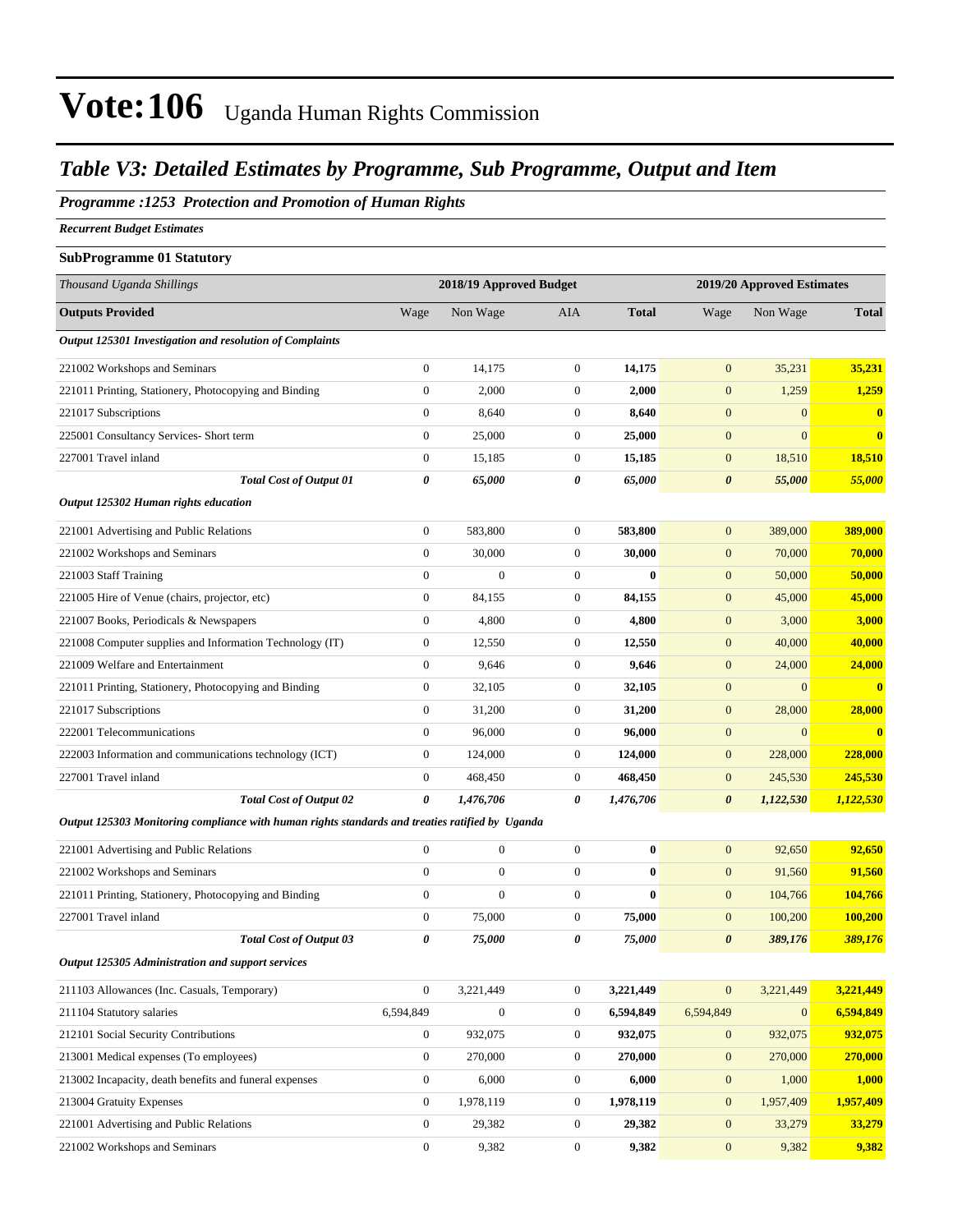|                                                                                                | $\boldsymbol{0}$ | 16,668           | $\mathbf{0}$     | 16,668     | $\mathbf{0}$          | 16,668           | 16,668             |
|------------------------------------------------------------------------------------------------|------------------|------------------|------------------|------------|-----------------------|------------------|--------------------|
| 221005 Hire of Venue (chairs, projector, etc)                                                  | $\boldsymbol{0}$ | 9,600            | $\boldsymbol{0}$ | 9,600      | $\mathbf{0}$          | 9,600            | 9,600              |
| 221007 Books, Periodicals & Newspapers                                                         | $\boldsymbol{0}$ | 3,897            | $\mathbf{0}$     | 3,897      | $\boldsymbol{0}$      | 3,897            | 3,897              |
| 221008 Computer supplies and Information Technology (IT)                                       | $\boldsymbol{0}$ | 9,430            | $\mathbf{0}$     | 9,430      | $\boldsymbol{0}$      | 9,430            | 9,430              |
| 221009 Welfare and Entertainment                                                               | $\boldsymbol{0}$ | 35,160           | $\boldsymbol{0}$ | 35,160     | $\boldsymbol{0}$      | 35,160           | 35,160             |
| 221011 Printing, Stationery, Photocopying and Binding                                          | $\boldsymbol{0}$ | 130,270          | $\mathbf{0}$     | 130,270    | $\mathbf{0}$          | 120,270          | 120,270            |
| 221012 Small Office Equipment                                                                  | $\boldsymbol{0}$ | 5,000            | $\boldsymbol{0}$ | 5,000      | $\mathbf{0}$          | 7,000            | 7,000              |
| 221016 IFMS Recurrent costs                                                                    | $\boldsymbol{0}$ | 5,000            | $\mathbf{0}$     | 5,000      | $\boldsymbol{0}$      | 5,000            | 5,000              |
| 221017 Subscriptions                                                                           | $\boldsymbol{0}$ | 78,630           | $\mathbf{0}$     | 78,630     | $\boldsymbol{0}$      | 78,630           | 78,630             |
| 222001 Telecommunications                                                                      | $\boldsymbol{0}$ | 90,537           | $\boldsymbol{0}$ | 90,537     | $\boldsymbol{0}$      | 72,000           | <b>72,000</b>      |
| 222002 Postage and Courier                                                                     | $\boldsymbol{0}$ | 7,950            | $\mathbf{0}$     | 7,950      | $\mathbf{0}$          | 7,950            | 7,950              |
| 222003 Information and communications technology (ICT)                                         | $\boldsymbol{0}$ | 50,000           | $\boldsymbol{0}$ | 50,000     | $\mathbf{0}$          | 78,349           | 78,349             |
| 223002 Rates                                                                                   | $\boldsymbol{0}$ | 6,000            | $\mathbf{0}$     | 6,000      | $\boldsymbol{0}$      | 12,000           | 12,000             |
| 223003 Rent – (Produced Assets) to private entities                                            | $\boldsymbol{0}$ | 2,112,730        | $\mathbf{0}$     | 2,112,730  | $\boldsymbol{0}$      | 2,112,730        | 2,112,730          |
| 223004 Guard and Security services                                                             | $\boldsymbol{0}$ | 164,400          | $\mathbf{0}$     | 164,400    | $\mathbf{0}$          | 164,400          | 164,400            |
| 223005 Electricity                                                                             | $\boldsymbol{0}$ | 97,960           | $\mathbf{0}$     | 97,960     | $\mathbf{0}$          | 97,960           | 97,960             |
| 223006 Water                                                                                   | $\boldsymbol{0}$ | 30,780           | $\mathbf{0}$     | 30,780     | $\mathbf{0}$          | 30,780           | 30,780             |
| 224004 Cleaning and Sanitation                                                                 | $\boldsymbol{0}$ | 64,260           | $\mathbf{0}$     | 64,260     | $\boldsymbol{0}$      | 64,260           | 64,260             |
| 225001 Consultancy Services- Short term                                                        | $\boldsymbol{0}$ | 61,118           | $\mathbf{0}$     | 61,118     | $\boldsymbol{0}$      | 55,118           | 55,118             |
| 227001 Travel inland                                                                           | $\boldsymbol{0}$ | 65,000           | $\mathbf{0}$     | 65,000     | $\boldsymbol{0}$      | 65,000           | 65,000             |
| 227002 Travel abroad                                                                           | $\boldsymbol{0}$ | 51,976           | $\mathbf{0}$     | 51,976     | $\mathbf{0}$          | 51,976           | 51,976             |
| 227004 Fuel, Lubricants and Oils                                                               | $\boldsymbol{0}$ | 141,096          | $\mathbf{0}$     | 141,096    | $\mathbf{0}$          | 130,138          | 130,138            |
| 228001 Maintenance - Civil                                                                     | $\boldsymbol{0}$ | 31,520           | $\mathbf{0}$     | 31,520     | $\mathbf{0}$          | 31,520           | 31,520             |
| 228002 Maintenance - Vehicles                                                                  | $\boldsymbol{0}$ | 237,138          | $\mathbf{0}$     | 237,138    | $\boldsymbol{0}$      | 252,138          | 252,138            |
| 228003 Maintenance – Machinery, Equipment & Furniture                                          | $\boldsymbol{0}$ | 13,000           | $\mathbf{0}$     | 13,000     | $\mathbf{0}$          | 18,000           | <b>18,000</b>      |
| <b>Total Cost of Output 05</b>                                                                 |                  |                  |                  |            |                       |                  |                    |
|                                                                                                | 6,594,849        | 9,965,527        | 0                | 16,560,375 | 6,594,849             | 9,954,569        | 16,549,418         |
| Output 125307 Uganda Human Rights Commission Services enchanced at regional and national level |                  |                  |                  |            |                       |                  |                    |
| 221002 Workshops and Seminars                                                                  | $\boldsymbol{0}$ | 50,000           | $\mathbf{0}$     | 50,000     | $\mathbf{0}$          | $\mathbf{0}$     | $\bf{0}$           |
| 221011 Printing, Stationery, Photocopying and Binding                                          | $\boldsymbol{0}$ | 12,000           | $\mathbf{0}$     | 12,000     | $\mathbf{0}$          | $\mathbf{0}$     | $\bf{0}$           |
| 223003 Rent – (Produced Assets) to private entities                                            | $\boldsymbol{0}$ | $\boldsymbol{0}$ | $\mathbf{0}$     | $\bf{0}$   | $\mathbf{0}$          | 136,800          | 136,800            |
| 223004 Guard and Security services                                                             | $\boldsymbol{0}$ | 94,000           | $\boldsymbol{0}$ | 94,000     | $\mathbf{0}$          | 100,800          |                    |
| 227001 Travel inland                                                                           | $\boldsymbol{0}$ | 63,332           | $\boldsymbol{0}$ | 63,332     | $\boldsymbol{0}$      | 109,332          | 100,800<br>109,332 |
| 227004 Fuel, Lubricants and Oils                                                               | $\boldsymbol{0}$ | 12,000           | $\boldsymbol{0}$ | 12,000     | $\boldsymbol{0}$      | 20,000           | 20,000             |
| 228002 Maintenance - Vehicles                                                                  | $\boldsymbol{0}$ | $\boldsymbol{0}$ | $\boldsymbol{0}$ | $\bf{0}$   | $\boldsymbol{0}$      | 14,400           | 14,400             |
| <b>Total Cost of Output 07</b>                                                                 | 0                | 231,332          | 0                | 231,332    | $\boldsymbol{\theta}$ | 381,332          | 381,332            |
| Output 125308 Enhanced planning, program coordination, monitoring and evaluation.              |                  |                  |                  |            |                       |                  |                    |
| 221001 Advertising and Public Relations                                                        | $\boldsymbol{0}$ | 5,000            | $\boldsymbol{0}$ | 5,000      | $\boldsymbol{0}$      | $\boldsymbol{0}$ | $\bf{0}$           |
| 221002 Workshops and Seminars                                                                  | $\boldsymbol{0}$ | 55,000           | $\boldsymbol{0}$ | 55,000     | $\boldsymbol{0}$      | 22,000           | 22,000             |
| 221008 Computer supplies and Information Technology (IT)                                       | $\boldsymbol{0}$ | 1,000            | $\boldsymbol{0}$ | 1,000      | $\boldsymbol{0}$      | $\mathbf{0}$     | $\bf{0}$           |
| 221011 Printing, Stationery, Photocopying and Binding                                          | $\boldsymbol{0}$ | 10,000           | $\boldsymbol{0}$ | 10,000     | $\boldsymbol{0}$      | 12,000           | 12,000             |
| 227001 Travel inland                                                                           | $\boldsymbol{0}$ | 69,000           | $\boldsymbol{0}$ | 69,000     | $\boldsymbol{0}$      | 66,000           | 66,000             |
| <b>Total Cost of Output 08</b>                                                                 | 0                | 140,000          | 0                | 140,000    | $\boldsymbol{\theta}$ | 100,000          | 100,000            |
| Output 125319 Human Resource Management Services                                               |                  |                  |                  |            |                       |                  |                    |
| 213002 Incapacity, death benefits and funeral expenses                                         | $\boldsymbol{0}$ | 20,000           | $\boldsymbol{0}$ | 20,000     | $\boldsymbol{0}$      | 20,000           | 20,000             |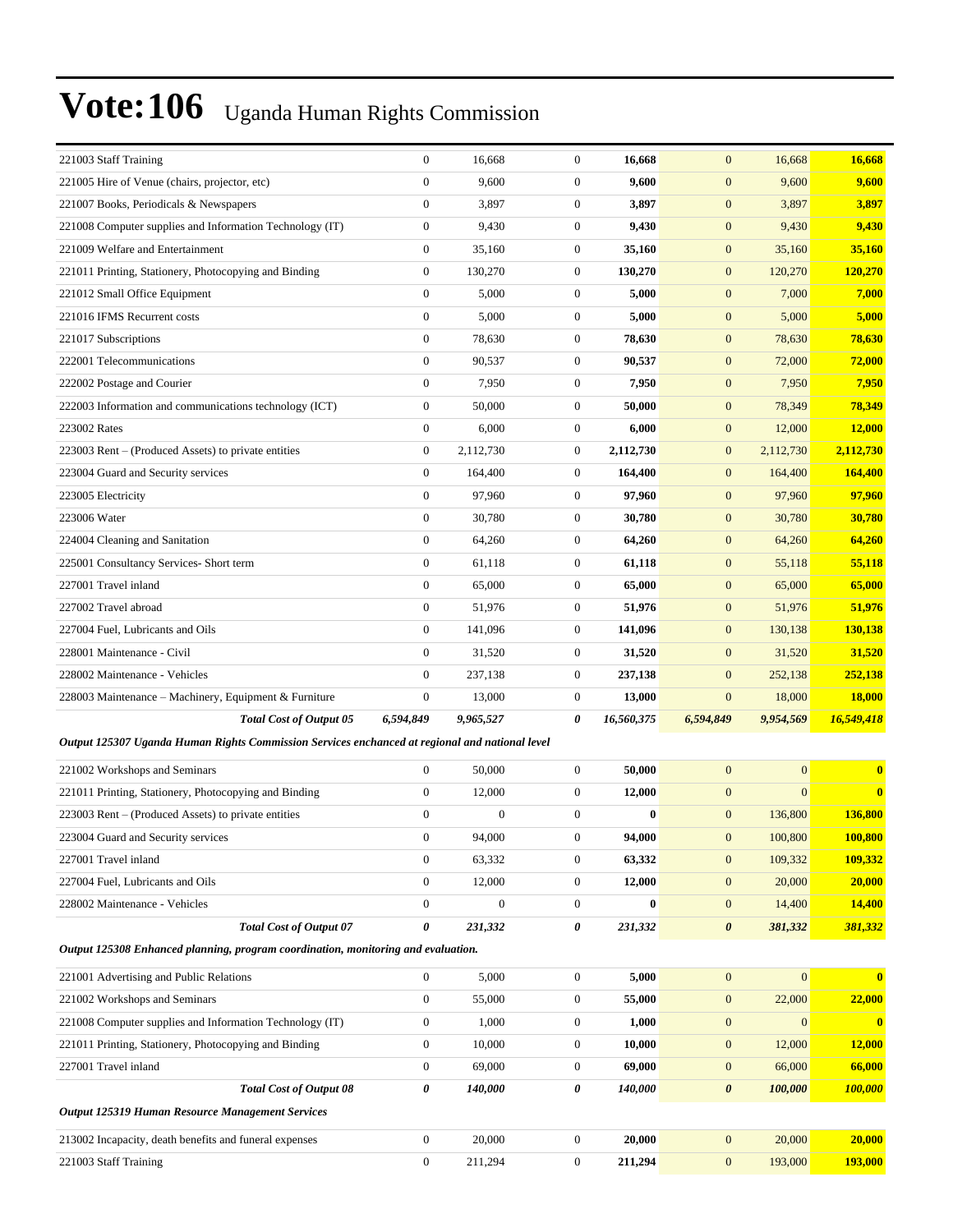| 221004 Recruitment Expenses                                             | $\boldsymbol{0}$              | 32,000                  | $\boldsymbol{0}$      | 32,000       | $\boldsymbol{0}$           | 24,000                | 24,000                |
|-------------------------------------------------------------------------|-------------------------------|-------------------------|-----------------------|--------------|----------------------------|-----------------------|-----------------------|
| 221009 Welfare and Entertainment                                        | $\boldsymbol{0}$              | 30,000                  | $\boldsymbol{0}$      | 30,000       | $\mathbf{0}$               | 2,294                 | 2,294                 |
| 221011 Printing, Stationery, Photocopying and Binding                   | $\boldsymbol{0}$              | $\boldsymbol{0}$        | $\mathbf{0}$          | $\bf{0}$     | $\boldsymbol{0}$           | 4,000                 | 4,000                 |
| <b>Total Cost of Output 19</b>                                          | 0                             | 293,294                 | $\boldsymbol{\theta}$ | 293,294      | $\boldsymbol{\theta}$      | 243,294               | 243,294               |
| <b>Output 125320 Records Management Services</b>                        |                               |                         |                       |              |                            |                       |                       |
| 221011 Printing, Stationery, Photocopying and Binding                   | $\boldsymbol{0}$              | 10,000                  | $\boldsymbol{0}$      | 10,000       | $\mathbf{0}$               | $\mathbf{0}$          | $\bf{0}$              |
| 221012 Small Office Equipment                                           | $\boldsymbol{0}$              | 10,000                  | $\mathbf{0}$          | 10,000       | $\boldsymbol{0}$           | 10,000                | 10,000                |
| <b>Total Cost of Output 20</b>                                          | 0                             | 20,000                  | 0                     | 20,000       | $\boldsymbol{\theta}$      | 10,000                | <b>10,000</b>         |
| <b>Total Cost Of Outputs Provided</b>                                   | 6,594,849                     | 12,266,858              | $\bf{0}$              | 18,861,707   | 6,594,849                  | 12,255,901            | 18,850,750            |
| <b>Arrears</b>                                                          | Wage                          | Non Wage                | AIA                   | <b>Total</b> | Wage                       | Non Wage              | <b>Total</b>          |
| Output 125399 Arrears                                                   |                               |                         |                       |              |                            |                       |                       |
| 321605 Domestic arrears (Budgeting)                                     | $\boldsymbol{0}$              | 951,332                 | $\boldsymbol{0}$      | 951,332      | $\mathbf{0}$               | 891,232               | 891,232               |
| <b>Total Cost of Output 99</b>                                          | 0                             | 951,332                 | 0                     | 951,332      | $\boldsymbol{\theta}$      | 891,232               | 891,232               |
| <b>Total Cost Of Arrears</b>                                            | $\bf{0}$                      | 951,332                 | $\bf{0}$              | 951,332      | $\bf{0}$                   | 891,232               | 891,232               |
| <b>Total Cost for SubProgramme 01</b>                                   | 6,594,849                     | 13,218,191              | $\bf{0}$              | 19,813,039   | 6,594,849                  | 13,147,133            | 19,741,982            |
| <b>Total Excluding Arrears</b>                                          | 6,594,849                     | 12,266,858              | $\mathbf{0}$          | 18,861,707   | 6,594,849                  | 12,255,901            | 18,850,750            |
| <b>Development Budget Estimates</b>                                     |                               |                         |                       |              |                            |                       |                       |
| <b>Project 0358 Support to Human Rights</b>                             |                               |                         |                       |              |                            |                       |                       |
| Thousand Uganda Shillings                                               |                               | 2018/19 Approved Budget |                       |              | 2019/20 Approved Estimates |                       |                       |
| <b>Capital Purchases</b>                                                | <b>GoU Dev't External Fin</b> |                         | <b>AIA</b>            | <b>Total</b> | GoU Dev't External Fin     |                       | <b>Total</b>          |
|                                                                         |                               |                         |                       |              |                            |                       |                       |
| Output 125375 Purchase of Motor Vehicles and Other Transport Equipment  |                               |                         |                       |              |                            |                       |                       |
| 312201 Transport Equipment                                              | 300,000                       | $\boldsymbol{0}$        | $\mathbf{0}$          | 300,000      | $\mathbf{0}$               | $\boldsymbol{0}$      | $\bf{0}$              |
| Total Cost Of Output 125375                                             | 300,000                       | 0                       | 0                     | 300,000      | $\boldsymbol{\theta}$      | $\boldsymbol{\theta}$ | $\boldsymbol{\theta}$ |
| Output 125377 Purchase of Specialised Machinery & Equipment             |                               |                         |                       |              |                            |                       |                       |
| 312202 Machinery and Equipment                                          | 80,000                        | $\boldsymbol{0}$        | $\mathbf{0}$          | 80,000       | 30,000                     | $\mathbf{0}$          | 30,000                |
| Total Cost Of Output 125377                                             | 80,000                        | 0                       | 0                     | 80,000       | 30,000                     | $\boldsymbol{\theta}$ | 30,000                |
| Output 125378 Purchase of Office and Residential Furniture and Fittings |                               |                         |                       |              |                            |                       |                       |
| 312203 Furniture & Fixtures                                             | 31,797                        | $\boldsymbol{0}$        | $\boldsymbol{0}$      | 31,797       | 21,797                     | $\boldsymbol{0}$      | 21,797                |
| Total Cost Of Output 125378                                             | 31,797                        | 0                       | 0                     | 31,797       | 21,797                     | $\pmb{\theta}$        | 21,797                |
| <b>Total Cost for Capital Purchases</b>                                 | 411,797                       | $\boldsymbol{0}$        | $\mathbf{0}$          | 411,797      | 51,797                     | $\mathbf{0}$          | 51,797                |
| <b>Total Cost for Project: 0358</b>                                     | 411,797                       | $\boldsymbol{0}$        | $\mathbf{0}$          | 411,797      | 51,797                     | $\mathbf{0}$          | 51,797                |
| <b>Total Excluding Arrears</b>                                          | 411,797                       | $\boldsymbol{0}$        | $\boldsymbol{0}$      | 411,797      | 51,797                     | $\mathbf{0}$          | 51,797                |
|                                                                         |                               | GoU External Fin        | <b>AIA</b>            | <b>Total</b> | GoU                        | <b>External Fin</b>   | <b>Total</b>          |
| <b>Total Cost for Programme 53</b>                                      | 20,224,837                    | $\bf{0}$                | $\bf{0}$              | 20,224,837   | 19,793,779                 | $\bf{0}$              | 19,793,779            |
| <b>Total Excluding Arrears</b>                                          | 19,273,505                    | $\boldsymbol{0}$        | $\boldsymbol{0}$      | 19,273,505   | 18,902,547                 | $\mathbf{0}$          | 18,902,547            |
|                                                                         |                               | GoU External Fin        | <b>AIA</b>            | <b>Total</b> | GoU                        | <b>External Fin.</b>  | <b>Total</b>          |
| <b>Grand Total for Vote 106</b>                                         | 20,224,837                    | $\bf{0}$                | $\bf{0}$              | 20,224,837   | 19,793,779                 | $\bf{0}$              | 19,793,779            |